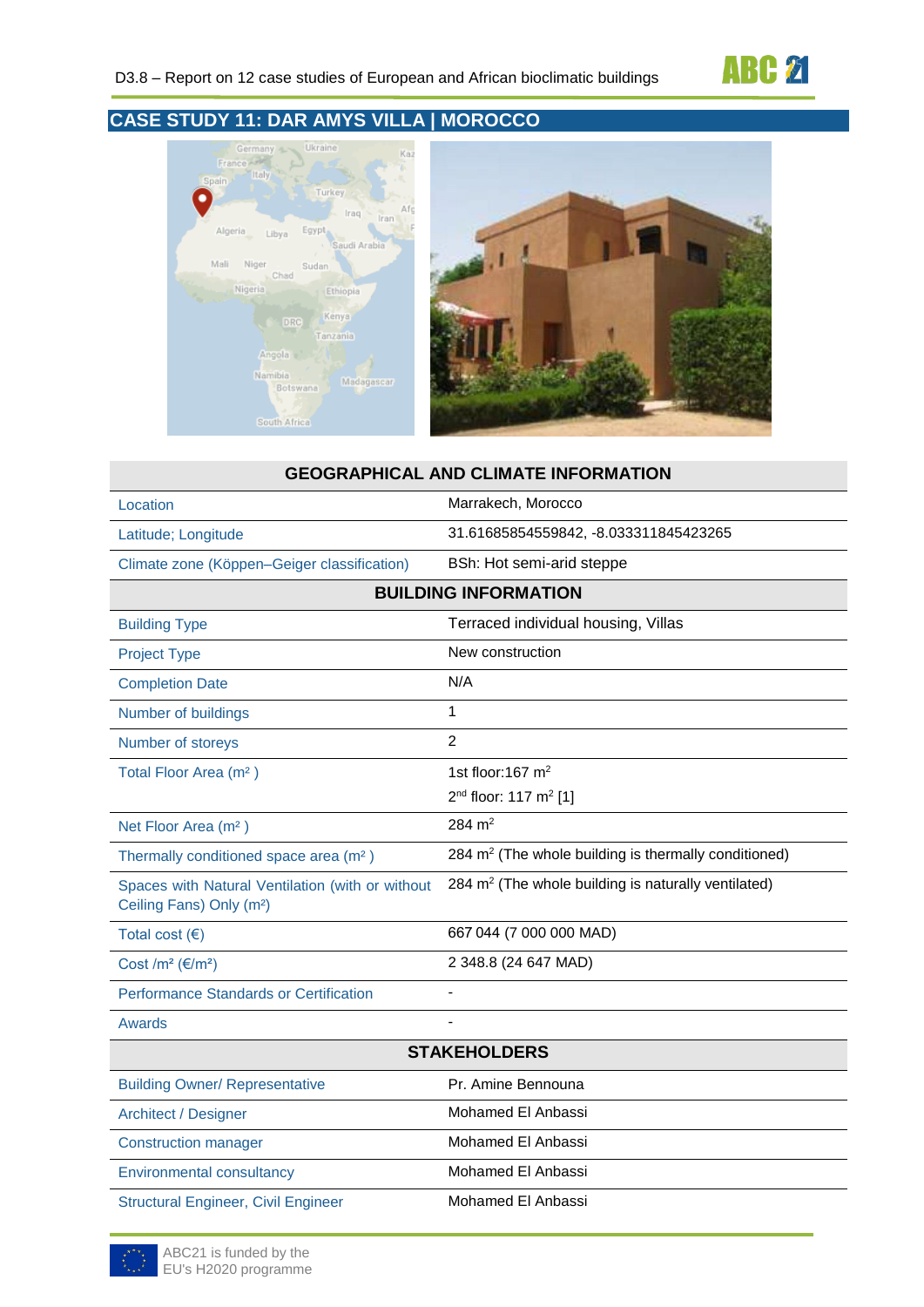

| <b>Product Manufacturer</b>  |   |
|------------------------------|---|
| <b>Certification company</b> | – |
| <b>Others</b>                | – |



## **PROJECT DESCRIPTION**

The building is a villa type house located in the Marrakech (Morocco). The house is constituted of two floors and was designed to be energy efficient by integrating some passive techniques: overhangs, an Earth-to-Air Heat Exchanger (EAHX), thermal insulation of the roof and external walls. Water is provided from an in-site well and managed with smart drip irrigation techniques. Biodegradable wastes are recycled and used as compost for fertilization. A solar water heater is installed on the roof of the building.

*Figure 156: Exterior view of the Dar Amys Villa*



*Figure 157: Dar Amys plan view: (a) 1<sup>st</sup> floor level and (b) second floor level [2]* 

## **SITE INTEGRATION**



*Figure 158 : Aerial view of the Dar Amys Villa and its' surrounding*

Dar Amys is a family detached house, located in a hot semi-arid steppe region. The villa is constructed in a green land of 300 m<sup>2</sup> area. The building is located in a suburb of Marrakesh constituted by luxury constructions villas.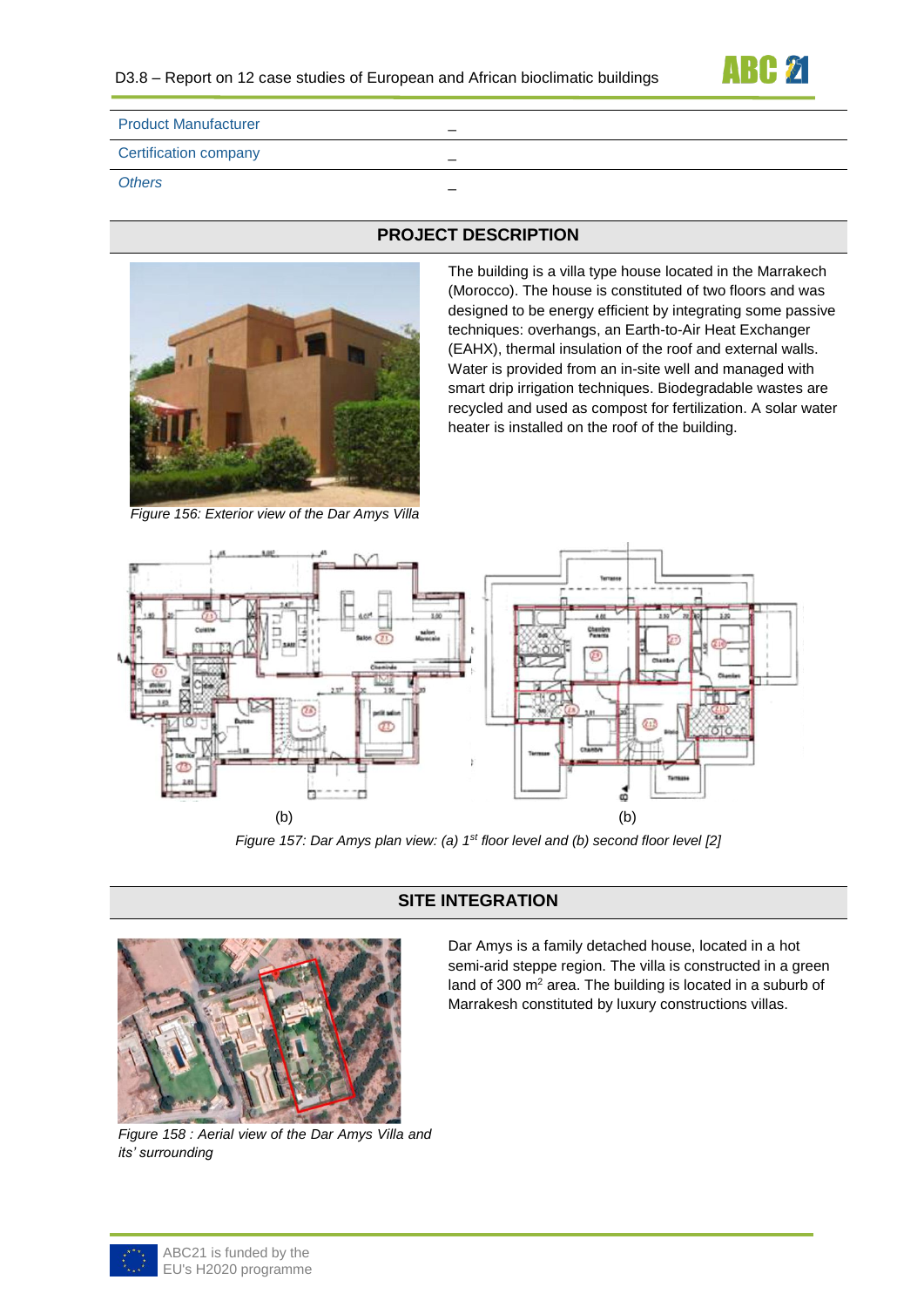

#### **CLIMATE ANALYSIS**



*Figure 159: Bioclimatic chart for the climate of Marrakesh using Andrew Marsh online tool [3]. Climate data are extracted from http://climate.onebuilding.org/WMO\_Region\_1\_Africa/MAR\_Morocco/MS\_Marrakech-Safi/MAR\_MS\_Marrakesh-Menara.AP.602300\_TMYx.2004-2018.zip*



*Figure 160: Temperature range by month for Marrakesh. Source: Climate consultant – Adaptative Comfort model [4]*



*Figure 161: Annual Wind rose for Marrakesh [4]*

| Global horizontal radiation (Avg daily total) Min (month)<br>/ Max (month)                                                  | Min: 2959 Wh/m <sup>2</sup> (Dec)<br>Max: $7517$ Wh/m <sup>2</sup> (Jul)<br>Mean: 5237,42 Wh/m <sup>2</sup> |
|-----------------------------------------------------------------------------------------------------------------------------|-------------------------------------------------------------------------------------------------------------|
| Degree-Days for weather classification<br>Annual<br>according to ASHRAE Standard 169-2020                                   | HDD 18°C: 768<br>$CDD 10^{\circ}$ C: 3896                                                                   |
| Annual Degree-Days for the Adaptive Comfort Base<br>Temperature according to the ASHRAE 55-2017 for<br>80% of acceptability | <b>HDD: 1032</b><br>CDD: 245                                                                                |
| Annual Degree-Days for a static comfort temperature<br>approach                                                             | HDD 18.6°C: 863<br>$CDD 26^{\circ}$ : 498                                                                   |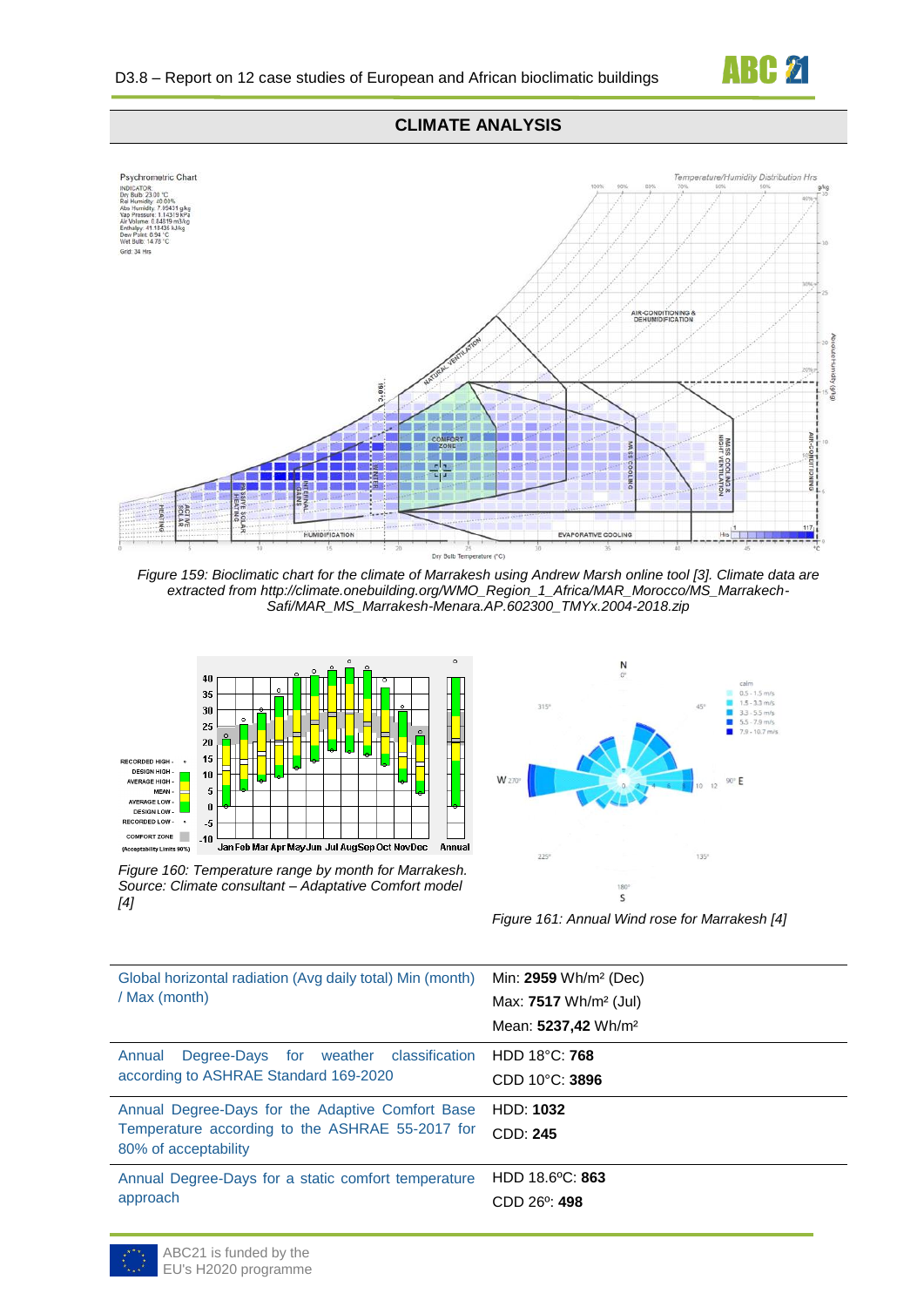

| <b>KEY BIOCLIMATIC DESIGN PRINCIPLES</b>             |                                                                                                                                                                                                                                                         |
|------------------------------------------------------|---------------------------------------------------------------------------------------------------------------------------------------------------------------------------------------------------------------------------------------------------------|
| Passive cooling strategy                             | <b>Comfort ventilation:</b> Natural ventilation strategy is achieved<br>٠<br>through the manual openings.                                                                                                                                               |
|                                                      | Evaporative cooling: Earth-to-Air Heat Exchanger (EAHX):<br>٠<br>The house is air conditioned by an EAHX formed of 3 down<br>tubes up to 3.50 m deep which provides 500 m <sup>3</sup> /h of air at 24 °<br>C in summer and 19 ° C in winter [[[[[[]]]. |
|                                                      | Indirect evaporative cooling: Overhangs and shadowing.<br>٠                                                                                                                                                                                             |
|                                                      | Indirect evaporative cooling: insulated roofs.<br>٠                                                                                                                                                                                                     |
| Passive heating strategy                             | Unnecessary                                                                                                                                                                                                                                             |
| Solar protection                                     | Following the standards to have the shadowed portion of the glazed<br>area should be as large as possible in summer and as low as possible<br>in winter.                                                                                                |
| <b>Building orientation</b>                          | Oriented east-west so that its large dimensions face south (a<br>disorientation of 17 ° was tolerated) [1]                                                                                                                                              |
| Insulation                                           | Envelope walls or exterior walls = $2.55$ m <sup>2</sup> .K/W                                                                                                                                                                                           |
|                                                      | Intermediate floor = $2.37$ m <sup>2</sup> .K/W                                                                                                                                                                                                         |
|                                                      | $Root = 2.67 m2$ .K/W                                                                                                                                                                                                                                   |
| Vegetation                                           | The villa is surrounded with planted trees, providing shadowing and<br>natural ventilation to the house.                                                                                                                                                |
| Natural daylighting                                  | The house is provided with large glazed façade oriented South which<br>allows natural daylighting during the day.                                                                                                                                       |
| Use of local and embedded materials                  | Fired earth bricks.                                                                                                                                                                                                                                     |
| Water saving and heat recovery on hot<br>water drain | Water is provided from an in-site well and managed with smart drip<br>irrigation techniques.                                                                                                                                                            |
| Waste management                                     | Biodegradable wastes are recycled and used as compost for<br>fertilization.                                                                                                                                                                             |
| <b>Others features</b>                               | Line drying spaces are available.                                                                                                                                                                                                                       |



*Figure 162 : Passive principles set up: (a) Overhangs and shadowing and (b) Natural daylighting [2]*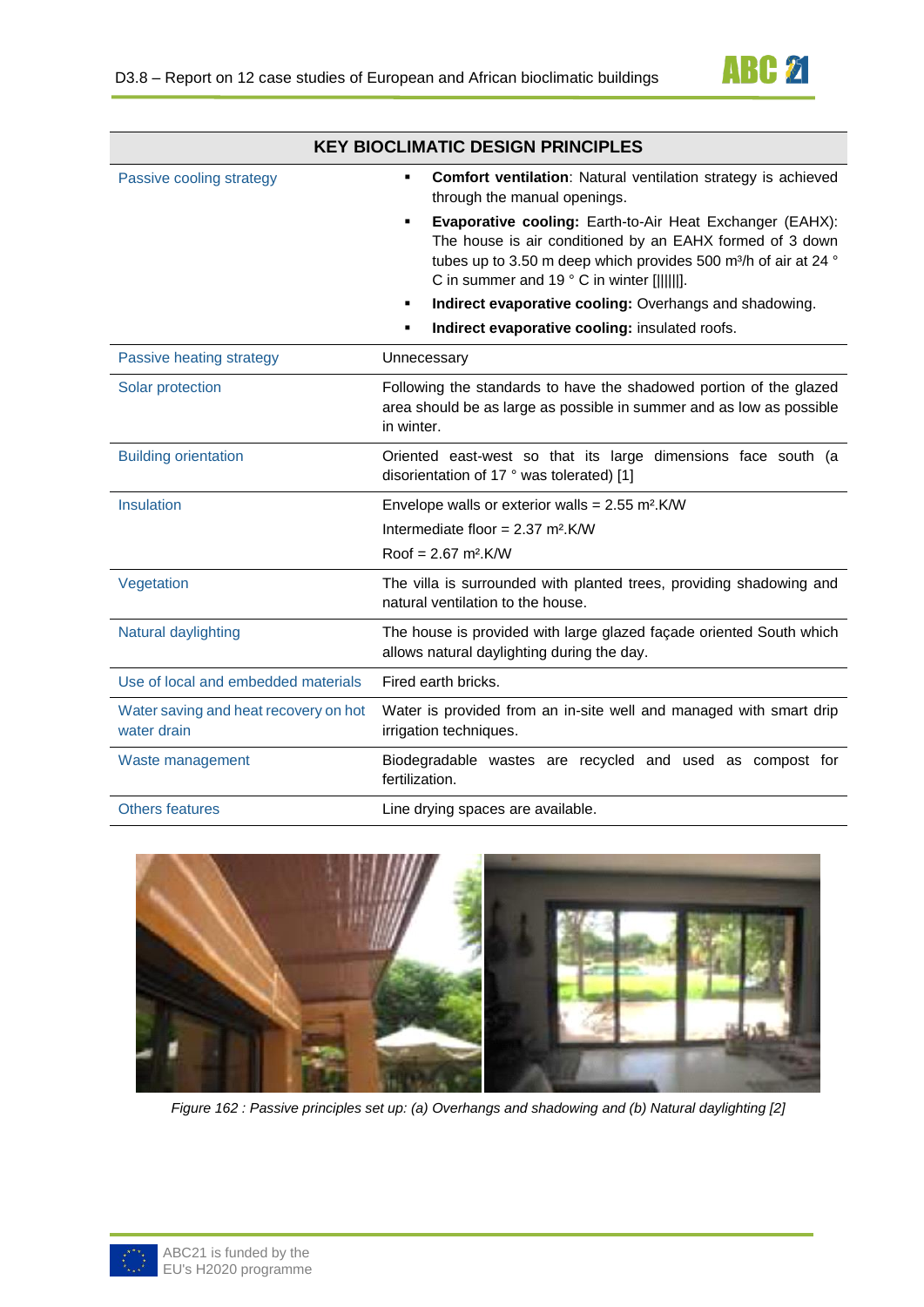

### **INFRASTRUCTURES and REGULATIONS to enable SUFFICIENCY ACTION**

| Dressing code                                                                                                                                                                                                      | Informal dressing, adapted to the season, is welcome and promoted (e.g.<br>short trousers and short leaves in hot periods): Yes                                                                                        |
|--------------------------------------------------------------------------------------------------------------------------------------------------------------------------------------------------------------------|------------------------------------------------------------------------------------------------------------------------------------------------------------------------------------------------------------------------|
| Protected<br>bike<br>parking<br>and<br>showers                                                                                                                                                                     | Yes                                                                                                                                                                                                                    |
| Ceiling fans                                                                                                                                                                                                       | In every room, even those conditioned: Yes                                                                                                                                                                             |
| Lighting system fractioned to<br>allow using light only in zones<br>occupied and where daylighting<br>insufficient                                                                                                 | In every room, even those conditioned: No                                                                                                                                                                              |
| Space and facilities for line<br>clothes<br>drying<br>(especially<br>important in residences, hotels,<br>sport facilities)                                                                                         | In every room, even those conditioned: Yes                                                                                                                                                                             |
| Book of instruction for correct<br>use of the passive features<br>(windows,<br>solar<br>protections,<br>savings)<br>water<br>and<br>active<br>(lighting) in order to promote<br>sufficiency and efficiency actions | Available through leaflets and posters at relevant places, online, etc.: No<br>It is not necessary since the building is a detached residential house and the<br>users are aware of how to correctly use the building. |
| <b>BUILDING FABRIC AND MATERIALS [1]</b>                                                                                                                                                                           |                                                                                                                                                                                                                        |

| Plaster (1 cm)                            |
|-------------------------------------------|
| Hourd (16 cm)                             |
| Reinforced concrete (5 cm)                |
| Polyurethane foam (6 cm)                  |
| Cement mortar (6 cm)                      |
| Floor tile (2 cm)                         |
| Overall R-value: 2.67 m <sup>2</sup> .K/W |
| Tempered glass.                           |
| Window-to-wall ratio (WWR): 14.25%        |
| U-value: -                                |
| Visual transmittance: -                   |
| Plaster (1 cm)                            |
| Parpaing (15 cm)                          |
| Laine debverre (1 cm)                     |
| Brique de terre cuite (15 cm)             |
| Mortier de ciment (1.5 cm)                |
| Overall R-value: 2.55 m <sup>2</sup> .K/W |
|                                           |

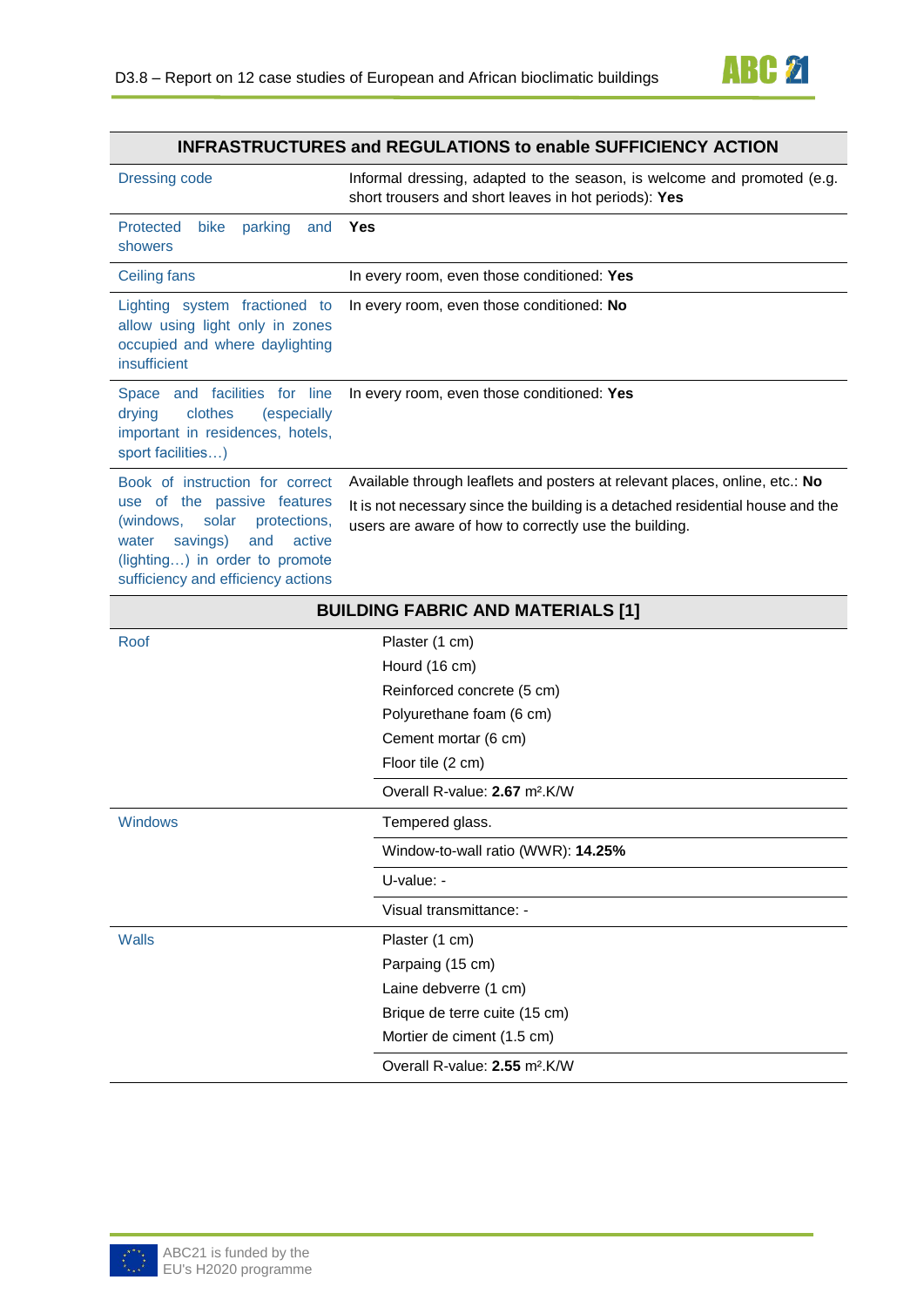

| <b>ENERGY EFFICIENT BUILDING SYSTEMS</b> |                                                                                                                                                                                                                                 |  |
|------------------------------------------|---------------------------------------------------------------------------------------------------------------------------------------------------------------------------------------------------------------------------------|--|
| Low-energy cooling systems               | The soil as a cooling source: The coupling between the<br>٠<br>building and the ground is very beneficial, especially in<br>summer. Indeed, in an arid climate like that of Marrakech<br>what matters most is the cooling load. |  |
|                                          | Earth-to-Air Heat Exchanger (EAHX)                                                                                                                                                                                              |  |
| Low-energy heating systems               | Free solar gains are widely used in winter provided that the building is<br>protected against excess gains in summer via shading systems, so as<br>not to cause overheating inside the building.                                |  |
| Ceiling fans                             | None                                                                                                                                                                                                                            |  |
| Mechanical ventilation / air renewal     | Natural ventilation.                                                                                                                                                                                                            |  |
|                                          |                                                                                                                                                                                                                                 |  |
|                                          | Earth-to-Air Heat Exchanger (EAHX): The house is air conditioned by<br>an EAHX formed of 3 down tubes up to 3.50 m deep which provides<br>500 m <sup>3</sup> /h of air at 24 ° C in summer and 19 ° C in winter.                |  |
| <b>Domestic Hot Water</b>                | Two solar water heaters with exchanger (due to limestone and risk of<br>frost) totalling 4 m <sup>2</sup> ensure the supply of hot water in bathrooms and<br>from the kitchen                                                   |  |
| <b>Artificial lighting</b>               | The whole building is equipped with high-efficiency LED lighting (3<br>$W/m2$ )                                                                                                                                                 |  |





*Figure 163: Earth-to-Air Heat Exchanger principle (a) and construction (b) [2]*

| <b>RENEWABLE ENERGY</b> |                                                                                                                                                                                                       |
|-------------------------|-------------------------------------------------------------------------------------------------------------------------------------------------------------------------------------------------------|
| PV                      | Not used                                                                                                                                                                                              |
| Solar thermal           | Two solar water heaters with exchanger (due to limestone<br>and risk of frost) totalling 4 m <sup>2</sup> ensures the supply of hot<br>water in bathrooms and from the kitchen.                       |
| Wind                    | Not used                                                                                                                                                                                              |
| Geothermal              | The house is air conditioned by a Earth-to-Air Heat<br>Exchanger (EAHX) of 3 down tubes up to 3.50 m deep which<br>provide 500 m <sup>3</sup> / h of air at 24 ° C in summer and 19 ° C in<br>winter. |
| <b>Biomass</b>          | Not used                                                                                                                                                                                              |

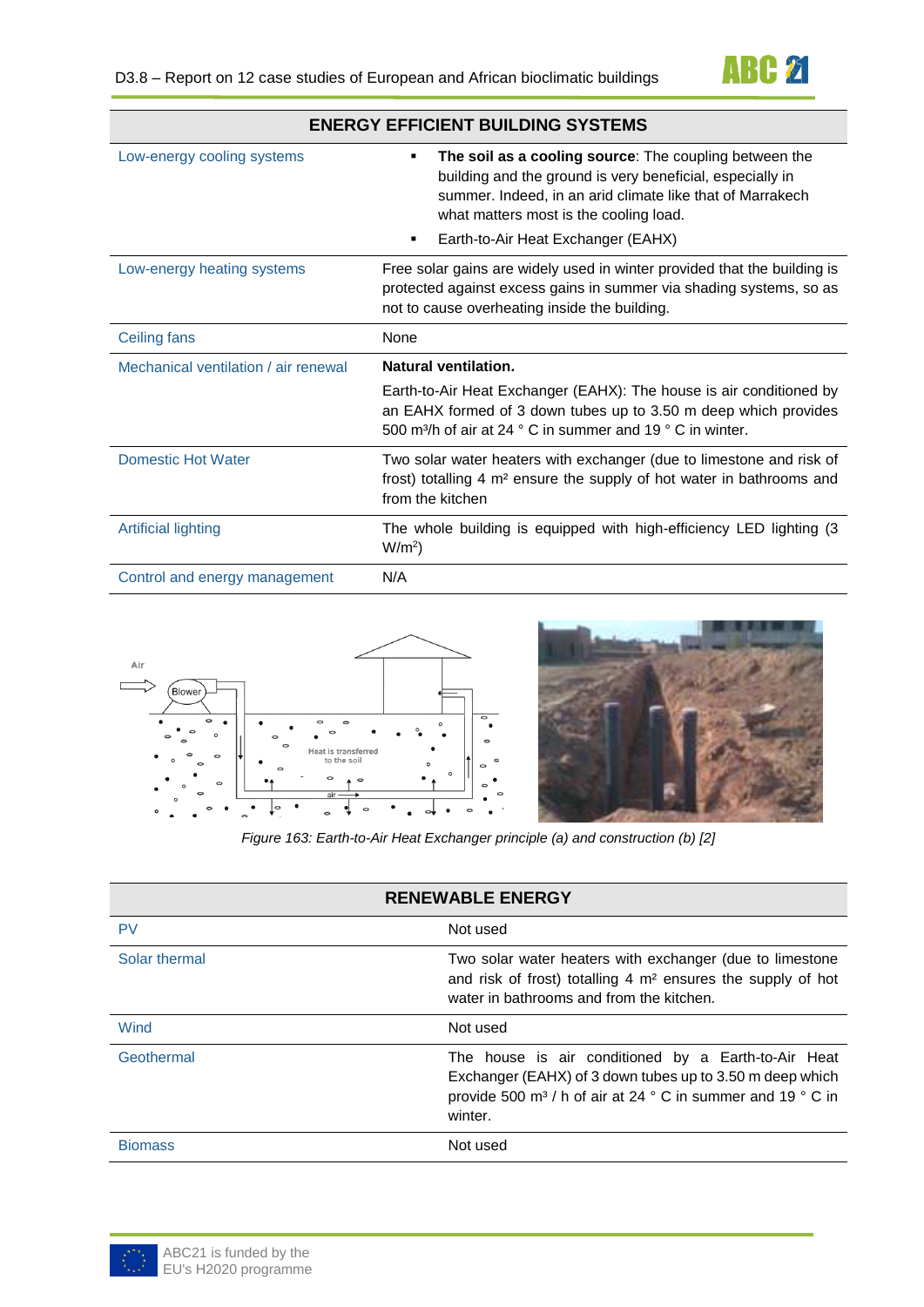



*Figure 164: Solar water heaters installed on the rooftop of the Dar Amys Villa.*

|                                         | <b>BUILDING ANALYSIS AND KEY PERFORMANCE INDICATORS</b>                                                        |
|-----------------------------------------|----------------------------------------------------------------------------------------------------------------|
| <b>Thermal</b><br>comfort<br>indicators | 2. Percentage of time outside an operative temperature range (Adaptive)                                        |
|                                         | 2. Percentage of time outside an operative temperature range (Fanger)                                          |
|                                         | 3. Degree-hours (Adaptive)                                                                                     |
|                                         | 4. Degree-hours (Fanger)                                                                                       |
|                                         | 5. Percentage of time inside the Givoni comfort zone of 1m/s                                                   |
|                                         | 6. Percentage of time inside the Givoni comfort zone of 0m/s                                                   |
|                                         | 7. Number of hours within a certain temperature range                                                          |
| <b>Energy</b>                           | 11. Energy needs for heating (kWh/y/m2): 15                                                                    |
| performance<br>indicators               | 12. Energy needs for cooling (kWh/y/m2): 38                                                                    |
|                                         | 13. Energy use for lighting (kWh/y/m2)                                                                         |
|                                         | 14. Energy needs for Sanitary Hot water (kWh/y/m2)                                                             |
|                                         | 15. Total Primary energy use (kWh/y/m2)                                                                        |
|                                         | 16. Renewable Primary energy generated on-site (kWh/y/m2)                                                      |
|                                         | 17. Renewable Primary energy generated on-site and self-consumed (kWh/y/m2)                                    |
|                                         | 18. Renewable Primary energy exported to the grid (kWh/y/m2)                                                   |
|                                         | 19. Ratio of renewable primary energy over the total primary energy use (with and<br>without compensation) (%) |
|                                         | 20. Delivered energy (kWh/y/m2) (from electricity bills)                                                       |
| Acoustic                                | 1. Airborne sound insulation                                                                                   |
| comfort<br>indicators                   | 2. Equivalent continuous sound Level                                                                           |
|                                         | 3. HVAC noise level                                                                                            |
|                                         | 4. Reverberation time                                                                                          |
|                                         | 5. Masking/barriers                                                                                            |
| Visual comfort<br>indicators            | 1. Light level (illuminance)                                                                                   |
|                                         | 2. Useful Daylight Illuminance (UDI)                                                                           |
|                                         | 3. Glare control                                                                                               |
|                                         | 4. Quality view                                                                                                |